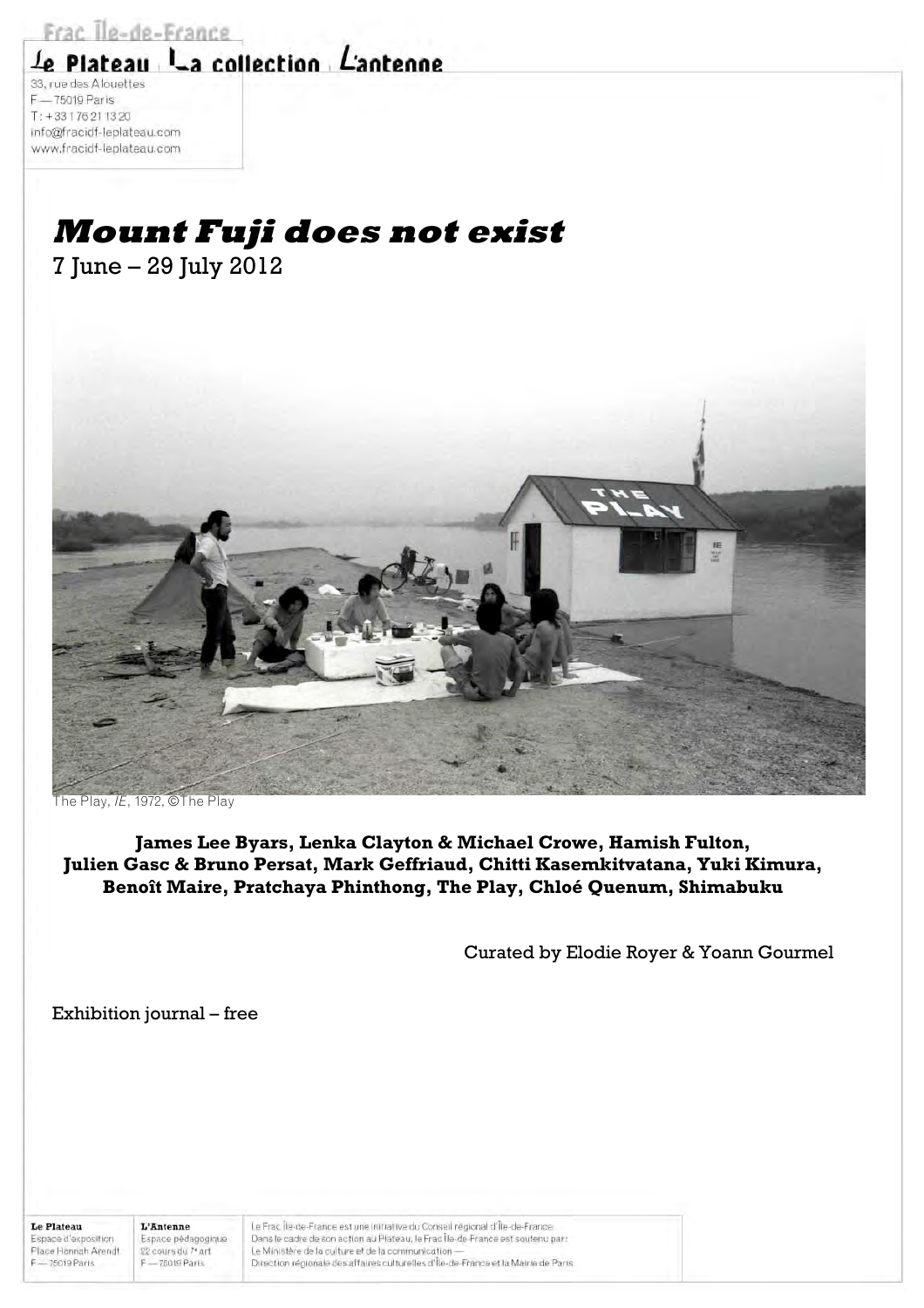"Good work", he said, and went out the door. What work? We never saw him before. There was no door." Richard Brautigan, *Loading Mercury with a Pitchfork*, Simon and Schuster, New York, 1976.

### June 2011

Legend has it that Mount Fuji can be seen from anywhere in Japan. On several occasions we tried to check this hypothesis. People had told us you could glimpse it from the train window going to Tokyo. That in clear weather it revealed itself from the upper floors of certain buildings in the city. That in the Five Lakes region, you could not miss it. That if you took such and such a train, boat or cable car you were sure to discover it in all its serene and conical majesty. Yet we saw nothing of Mount Fuji. The experience of contemplating it vanished every time behind thick layers of mist. Replaced by the even thicker layers of its representation, drawn, photographed, sculpted. Reproduced on prints, posters and post cards, in Zen gardens, on restaurant menus and bank notes. By standing in for the experience of it, its permanent and symbolic presence underpins the legend: Mount Fuji can be seen from anywhere in Japan. Everywhere and nowhere, at once. Tantamount to saying it does not exist.

#### $~1005 - 1005$

Things which just pass A boat with its sail hoisted. The age of people. Spring, summer, autumn, winter.

Sei Shônagon, *The Pillow Book,* circa 1000.

#### June-July 2012

*Mount Fuji Does Not Exist.* What we tell, we take it from experience, our own or that reported by others. Together they marry some of the contours of this exhibition, bringing together artists with a preference for a relation to the work as process, experience lived and shared, making way for a host of appropriations and interpretations. The artistic gestures that it encompasses are situated as much in their formalization as in the stages, which take part in their execution, and in the situation, which they may give rise to. This relation to art in constant motion, beyond fashions and the need to produce an object that is "art", lies at the heart of this exhibition. A discreet art, sidestepping all ostentation and spectacularization, in favour of actions undertaken in the daily round over and above their representation. With no end purpose, the work of art here is thus at once everywhere and nowhere, in its object, its experience, and its memory.

The works on view therefore waver between a collective dynamic based on gestures dodging all need for productivity, a descent into the everyday probing the nature of existence and the substance of things, a mysterious handwritten letter that is addressed to you, a longing for perfection, everlasting and furtive, a reflection in a window pane, a walk embarked upon 43 years ago, a quest for the void, a few grams of gold mined from tons of electronic waste, a ground in bits whose fragments are so many draughts. Appearing in different modes and time-frames, they try to describe this permanent displacement between here and there: from the evocation of a one day exhibition in 1967 to a collection of books, from a small ad published in a daily newspaper to a set of photographic documents recording ephemeral actions, from a musical composition in the making to a drift on the Seine.

Sometimes, a work of art has that astonishing character which time has no hold over, imposing itself all the more lastingly on the memory, by the way it leaves its recipient, the concern for shedding light on it, creating more depth for it in the light of its own experience. So everyone has the potential to become the trustee of a precipitate of experience, which we can thus take away, conserve, and bring forth when we feel the need.

Elodie Royer and Yoann Gourmel

Misty rain Today is a happy day Although Mount Fuji is unseen Bashō, 1685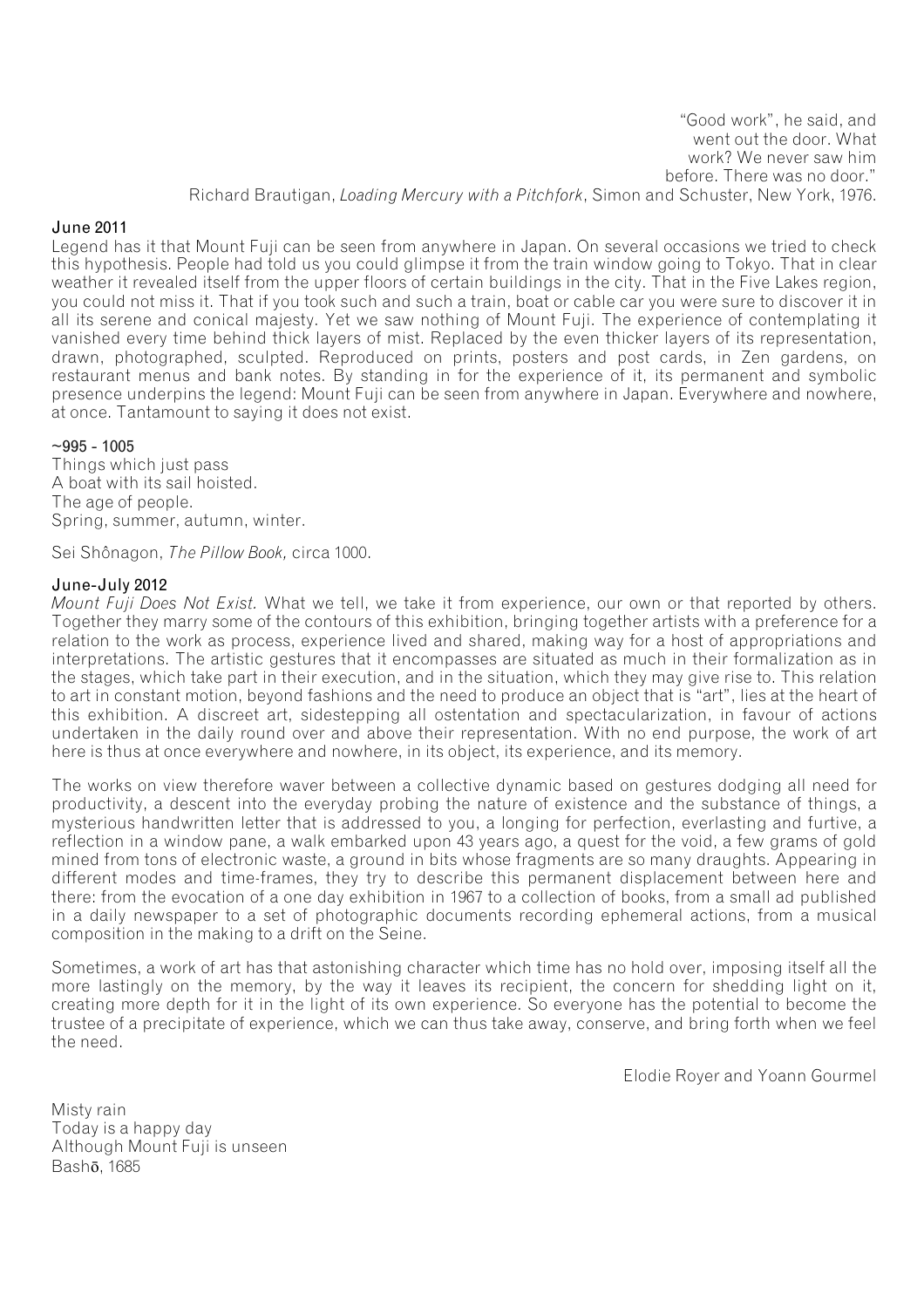## Entrance

### Richard Brautigan

#### Good work, he said, and

1976

Poem taken from the collection *Loading Mercury with a Pitchfork*, Simon and Schuster, New York, 1976 Book page

Richard Brautigan is the ghost who appears in the background of all successful group photos. It is with him that the exhibition gets under way and it is perhaps thanks to him that it will end, like one of his novels, at the speed of 186,000 ends a second. In San Francisco, in the late 1950s, he hung out with the writers of the Beat Generation and handed his poems out in the street. With the publication of *Trout Fishing in America* in 1967, he became one of the major writers and poets of the American counter-culture. He then gave lectures, took part in conferences, and published collections of poems, short stories and novels, he which he dismantled literary conventions and genres: western gothic, parodic thrillers, metaphysical journals, books to be planted printed on seed packets, and so on. As a self-taught writer, he borrowed from Japanese haiku and from Surrealism, from the mechanisms of popular literature and from the ground-breaking American myths, in order to distil in fragments the daily litany of small catastrophes and big blonde beauties. In his writings we encounter Charles Baudelaire serving 'flowerburgers' in San Francisco, the smallest snow storm ever recorded (two flakes), the refound hair of a Japanese lady preventing the Third World War, a method of growing flowers by candlelight in hotel rooms, and many other recipes for fighting against despair. After several visits to Europe and Japan, he gradually fell into anonymity and withdrew to Montana, complete with the alcohol and paranoia, which he shared with rainbow trouts. In 1984, he committed suicide in Bolinas, in northern California.

Born in 1935 in Tacoma (United States), died in 1984 in Bolinas (United States)

### Mark Geffriaud

### **Shelter**

2012 Glass, silver nitrate Part of a house under construction Courtesy of the artist and gb agency, Paris

With the *Shelter* project, embarked upon in October 2011 at the galerie gb agency in Paris, and carried on in particular in *Le sentiment des choses/The Feeling of Things* at Le Plateau, Mark Geffriaud started to build a house, bit by bit, for each new show. From this heterogeneity of spaces, means and time-frames, from this genesis of different economies, there must emerge a symphonic dwelling, where harmonic and architectural breaks become the reflection of a conception and a realization based on conversations with artists, curators, and anyone else involved in the exhibition. This gathering of diverse skills is meant to culminate in the construction of an architectural element with no pre-established plan. The architectural explosion of the house tallies with the explosion of the artist's territory, the multiplication of "at homes". In this project we find the themes of off-centering and the multiplication of viewpoints dear to Mark Geffriaud. This territorial explosion should not be understood as dispersal but on the contrary in the continuity of his earlier works, operating through displacements and deterritorialization, not without a certain wit.

Here he has chosen to pursue this project by this time developing an interest in a window at Le Plateau, a remote echo of an action by the group The Play, "Mado", also on view in the exhibition. One of the windows in the reception area of the exhibition venue has been duplicated to apply to it some silver nitrate, formerly used to make mirrors. This reflecting surface on both sides of the glass thus conjures up a doubling of the space, creating an opening towards the outside at the same time as a return to its own image. Around this mirror window, a new piece of this house under construction, Mark Geffriaud has taken a stereoscopic group photo with some of the artists and people present during the preparation of the exhibition. As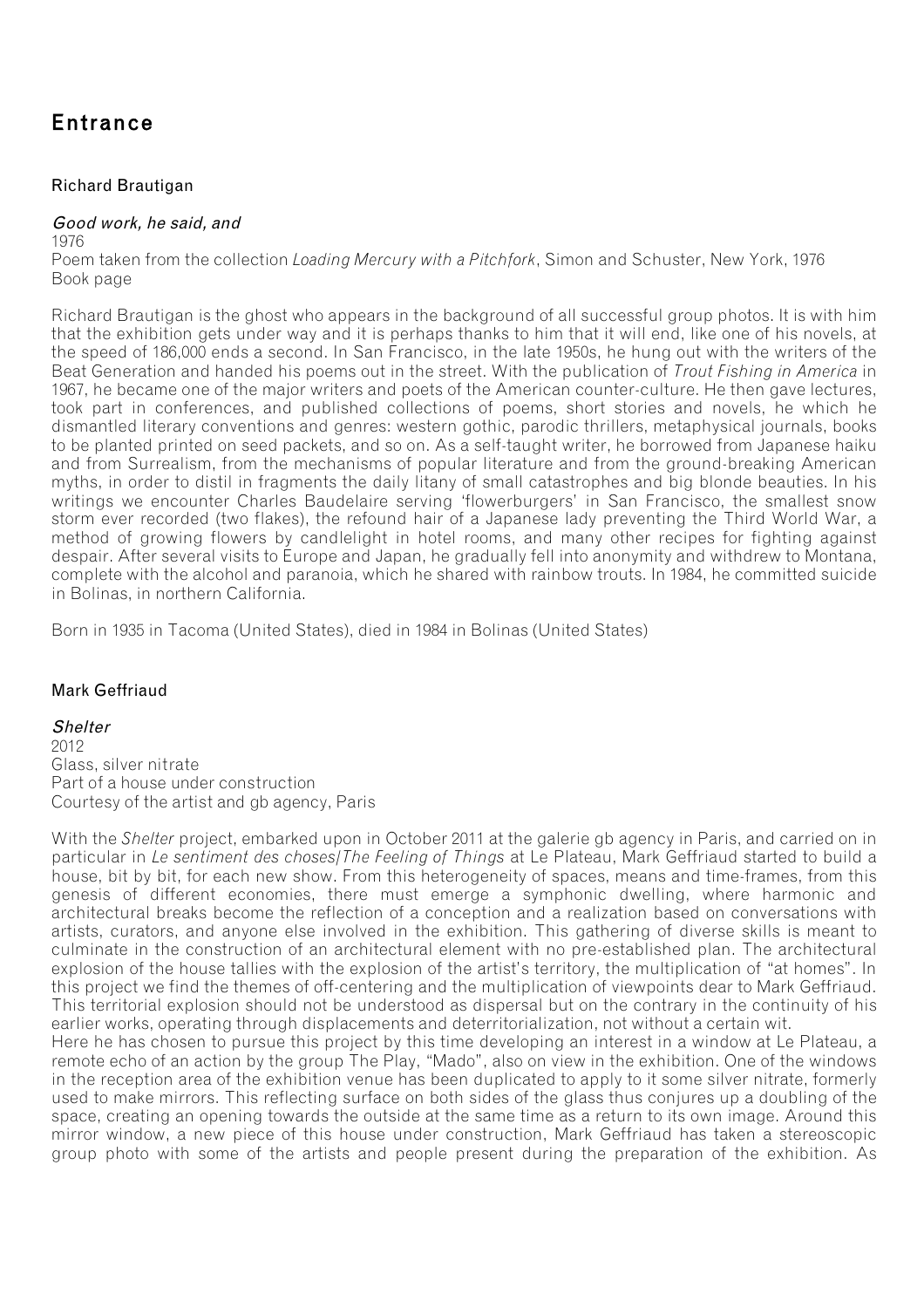testimony of this shared experience, this offers a relief vision of this fleeting collective shown in front of another window in the exhibition venue's third room.

Born in 1977 in Vitry sur Seine, France; lives and works in Amsterdam (Netherlands).



Mark Geffriaud **Shelter** 2012 Preparatory document

### Pratchaya Phinthong Untitled (gold), 2012

Installation Courtesy gb agency, Paris

Pratchaya Phinthong sets up situations aimed at confronting different geographical points and economic systems in a line of thinking about the construction and evaluation of economic, human and artistic values. Whether he goes to take two identical photos of the same full moon in two diametrically opposite places on the planet, whether he establishes an exchange network for buying Zimbabwean bank notes with no value so as to make a minimal sculpture with them, or whether he joins a community of Thai farm-workers in Sweden instead of a residency in Paris, his projects are usually constructed on the basis of a dialogue between the artist and others, shifting the artistic gesture towards the everyday, in a social and political dimension, and conversely by translating and transforming an experience undergone in the field of art. The work *Untitled (gold)* devised for the show is the discreet reflection of a marginal economic process, which has recently come to light in Thailand. Pratchaya Phinthong got interested in a practice of recycling electronic circuits contained in appliances (computers, cell-phones...) that have been abandoned or become unusable because of recent floods and the bankruptcy of different manufacturers caused thereby. Imagined by some of his fellow citizens, the purpose of this waste processing is to retrieve the gold contained in small amounts in their components so as to re-sell it, often illegally. The gold rush—gold being a universal value on which the world economy is still indexed—is here no longer synonymous with the conquest of a new territory but with a recycling of the products of advanced capitalism. In the form of a small, barely visible nugget, a few grams of this gold purchased by the artist have been buried in one of the columns of the exhibition venue.

Born in 1974 in Ubouratchathani, lives and works in Bangkok (Thailand).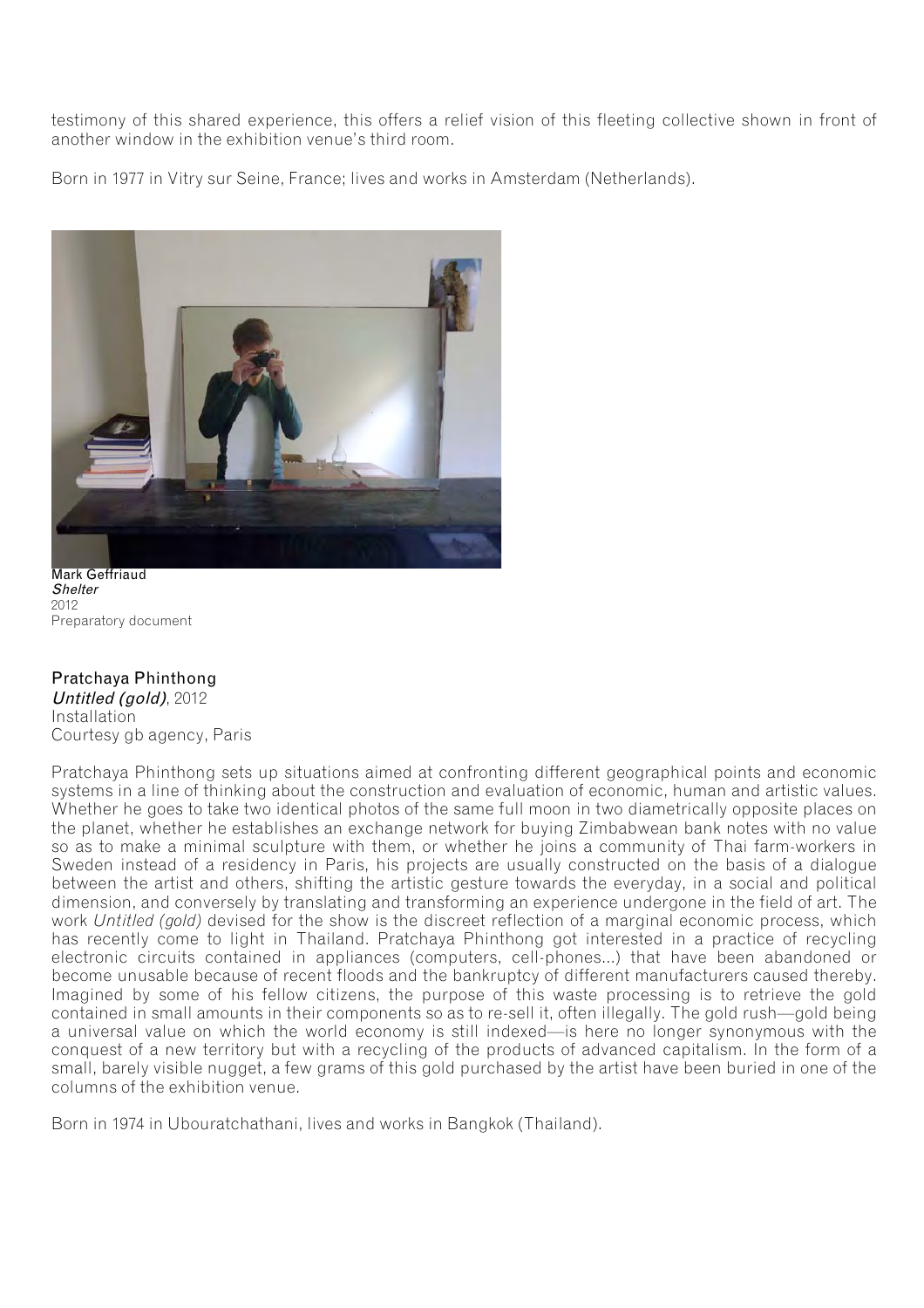

Pratchaya Phinthong Untitled (gold) 2012 © Pratchaya Phinthong

#### Messy Sky

Self-produced six-monthly magazine, number 1, June 2012 Content downloadable free on the Internet: www.messysky.com Binding on sale at Le Plateau reception desk.

In 2011, the artists Chitti Kasemkitvatana and Pratchaya Phinthong founded the magazine *Messy Sky*, whose content is completely downloadable free on the Internet, in a desire for accessibility and transmission. The pilot issue was distributed in the exhibition *Le sentiment des choses/The Feeling of Things*. The first issue is shown here and includes in its pages the publication of the exhibition, bringing together contributions from the guest artists, interviews and texts related to *Mount Fuji Does Not Exist*, with layout by the graphic designers Coline Sunier and Charles Mazé. The magazine's title *Messy Sky* corresponds to the English translation of the name of the wood known as "Rok-Fah", used for hand binding. Anyone so wishing may acquire a binding on sale at the Le Plateau reception desk. *Messy Sky* is more than a magazine, and today it has in tandem become *Messy*, an exhibition venue, and a place for meetings and discussions inaugurated in Bangkok in May 2012.



Messy Sky A.E.Y Space, Songkla **Thailand** © Thakol Khaosa-ad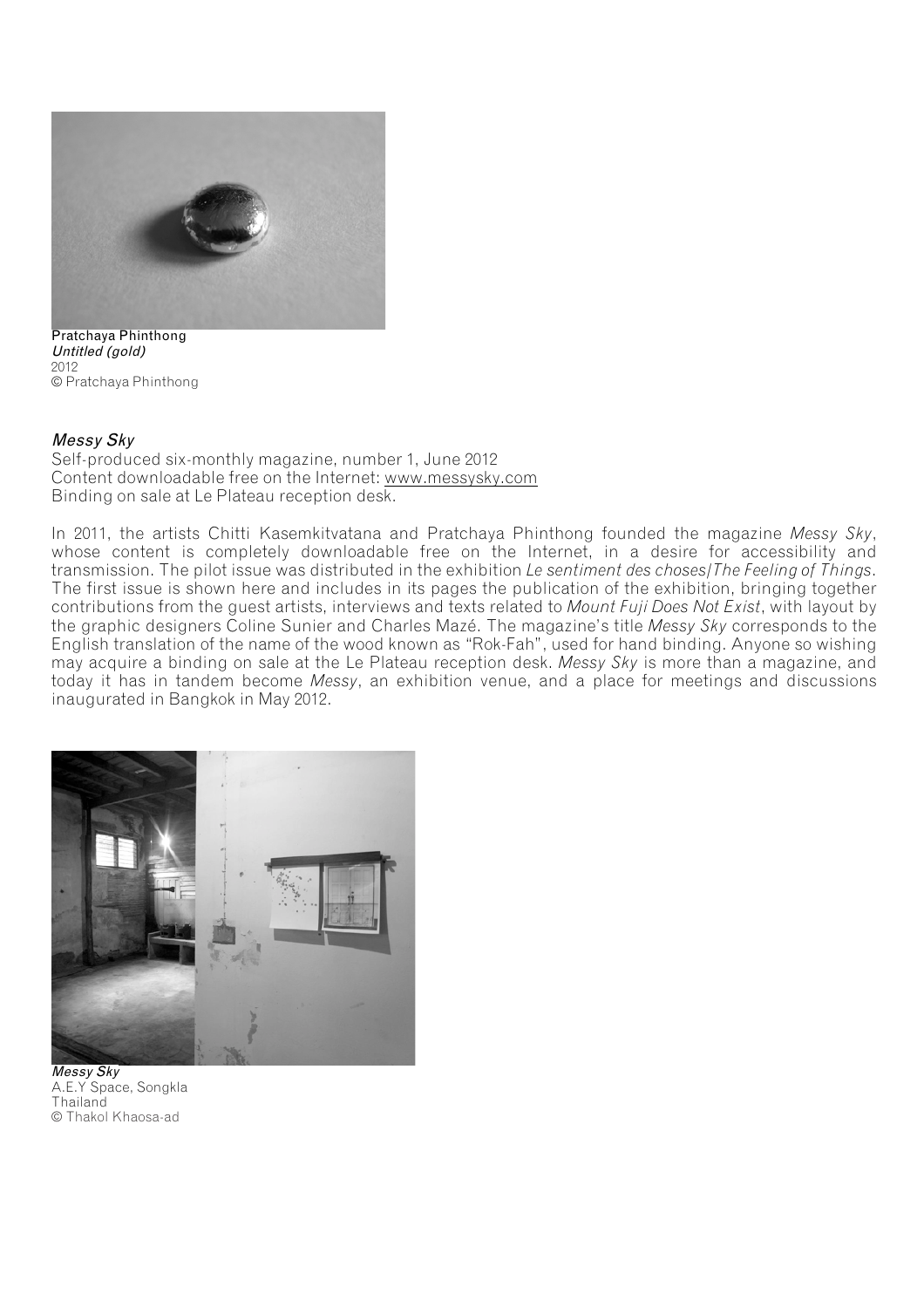## Room 1

## Hamish Fulton

## Broken wood Mountain skyline, Mercantour

2011 21 pieces of painted wood

Mountain skylines, Mercantour 2011 Pencil drawing on used envelope

Mountain Skylines 1993 Gouache and ink on paper

Mountain Skyline, Dolpo, Nepal 2011 Mural work, dimensions variable

Point Zéro, Paris 2010 Black and white photograph and text

Three small mountains 2008 Painted wood, nails and pencil

Lhasa tea ring 2007 Pencil and ink on paper

Courtesy Galerie Torri, Paris

### Selection of publications

Collection Nathalie and Christophe Daviet-Théry, Paris

Hamish Fulton is a walking artist. Ever since 1969 he has been travelling the world on foot, bringing nothing back from his journeys, neither stones nor anything else, which he might use as traces or sculptures. His work is closely bound up with this ephemeral activity to the point where it cannot be dissociated from it. As he himself has said on numerous occasions, the basis of his approach might be summed up in the equation: "No walk = no work". So his work is situated in the fleeting experience of the walk and the special relationship between man and nature, which it provides. Unlike *Land Art*, however, with which he is generally associated, he excludes all technology and never intervenes in the landscape, The experience of his individual walks is therefore conjured up through different media which are combined without any hierarchy: photographs accompanied by short texts indicating the place the photo was taken from, the path taken, the climatic and natural data, sculptures, drawings, wall paintings, and texts, coming from his notebooks, to which he attaches great typographical importance. So many points of departure and vanishing points based on which the spectator can imagine and re-create the artist's itinerary and the physical and mental space described, over and above its representation. For Hamish Fulton, in fact, "an object cannot compete with an experience". One could describe his work as a "mental sculpture", in the sense that it makes reference to notions of space, time and matter. The exhibition includes a set of works and books presenting the range of his praxis like a visual narrative, from his note-taking to their layout, in a quest for equivalence between word, image and space.

Born in 1946 in London; lives and works in Canterbury (Great-Britain)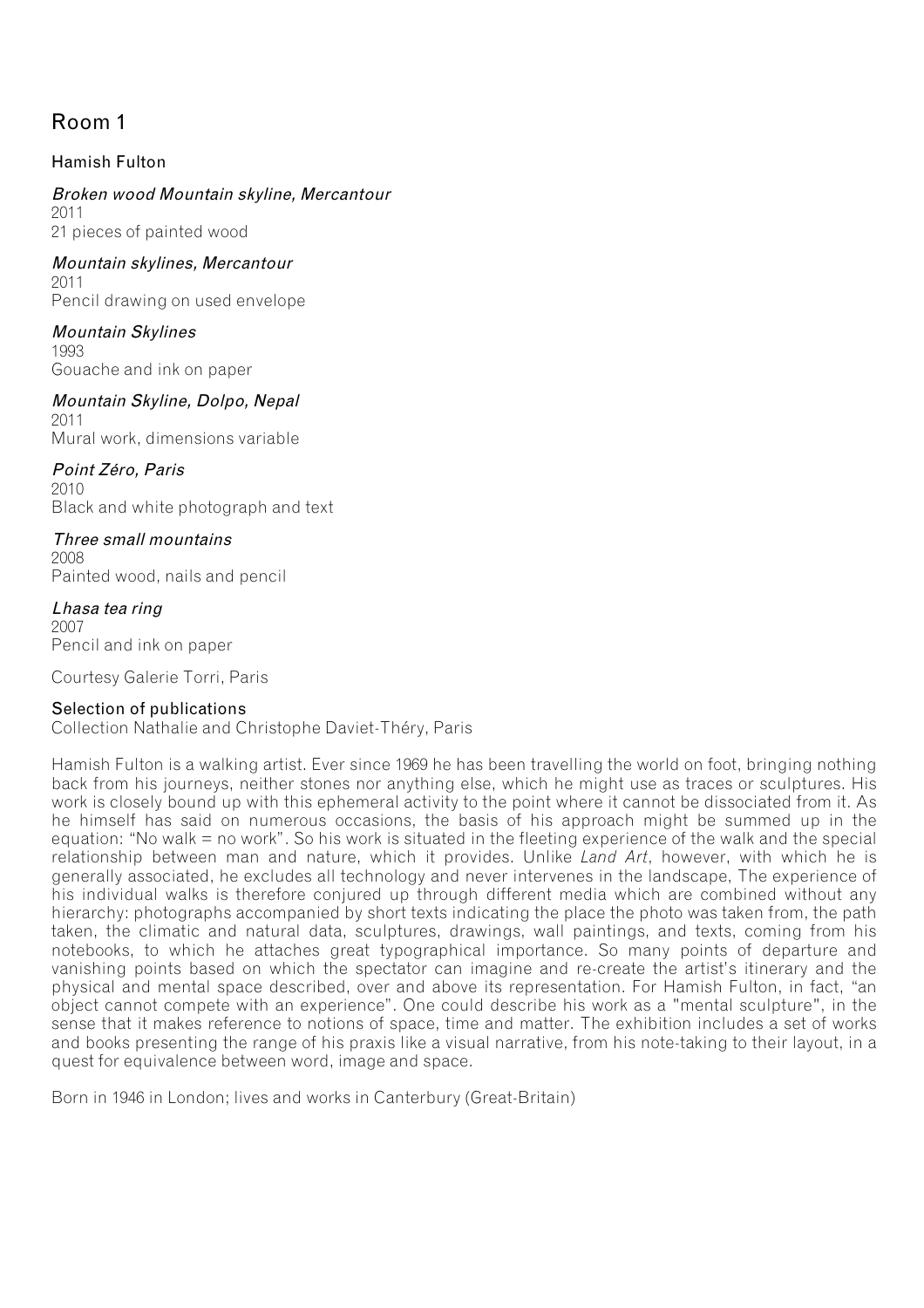

#### Hamish Fulton

Page taken from the book *Hamish Fulton, Thirty One Horizons* Städtische Galerie im Lenbachhaus München, 1995

#### Shimabuku

Going to see the sand mountain in Berlin forest 2012 Performance / Slide show

Comrade 1998 Text and screw

Gift: Exhibition for the Monkey 1992 Photograph and text

Sunrise at Mt. Artsonje 2007 Performance / Super 8mm film transferred to DVD, colour, silent, 3'30

Courtesy of the artist and Air de Paris, Paris

When he was younger, Shimabuku wanted to become a poet or tourist guide. Today he is an artist, producer and smuggler of stories, customs and myths which he observes and collects on his journeys, or which he works out when he encounters people. Persuaded that art must not only make it possible to create works, but also give rise to situations of exchange, the artist nowadays combines his two callings. So his art is made of the little things of life, which he invites us to observe from a different angle in order to see their beauty, their strangeness, their poetry and/or their absurdity. Whether he organizes a guided tour of Tokyo's largest fish market for an octopus he has caught before returning it to the sea, or whether he invites visitors to an exhibition to put their bodies in an elastic band, the medium matters little in the finished object, the goal being to give rise to encounters and connect human beings. With him, the artist is not only the person who produces forms, but also the person who brings life to legends, infusing and diffusing them. The pieces on view in the show reflect this on-going attention paid to the other. In 1992, at Iwatayama, the Monkey Park in Kyoto also known as Monkey Mountain, after learning that monkeys sometimes pick up a piece of glass and look at it, he decided to put on an exhibition for them titled *Gift*. In 1998, in memory of the discreet presence of a small pebble lodged in the sole of his shoe, which had gone along with him on one of his journeys, he put a small screw in the soles of a pair of sneakers for a work titled *Comrade*. In 2007, he produced the project *Sunrise at Mt. Artsonje*, for a show at the Artsonje Centre in Seoul, for which he invited the museum staff to climb onto the roof of the building housing the art centre, as if it were the peak of a mountain, to watch the sunrise together. A peak on which he also tried to communicate with unknown (beings), with the help of a hairtail fish reflecting the sun. For the exhibition, Shimabuku last of all gets us to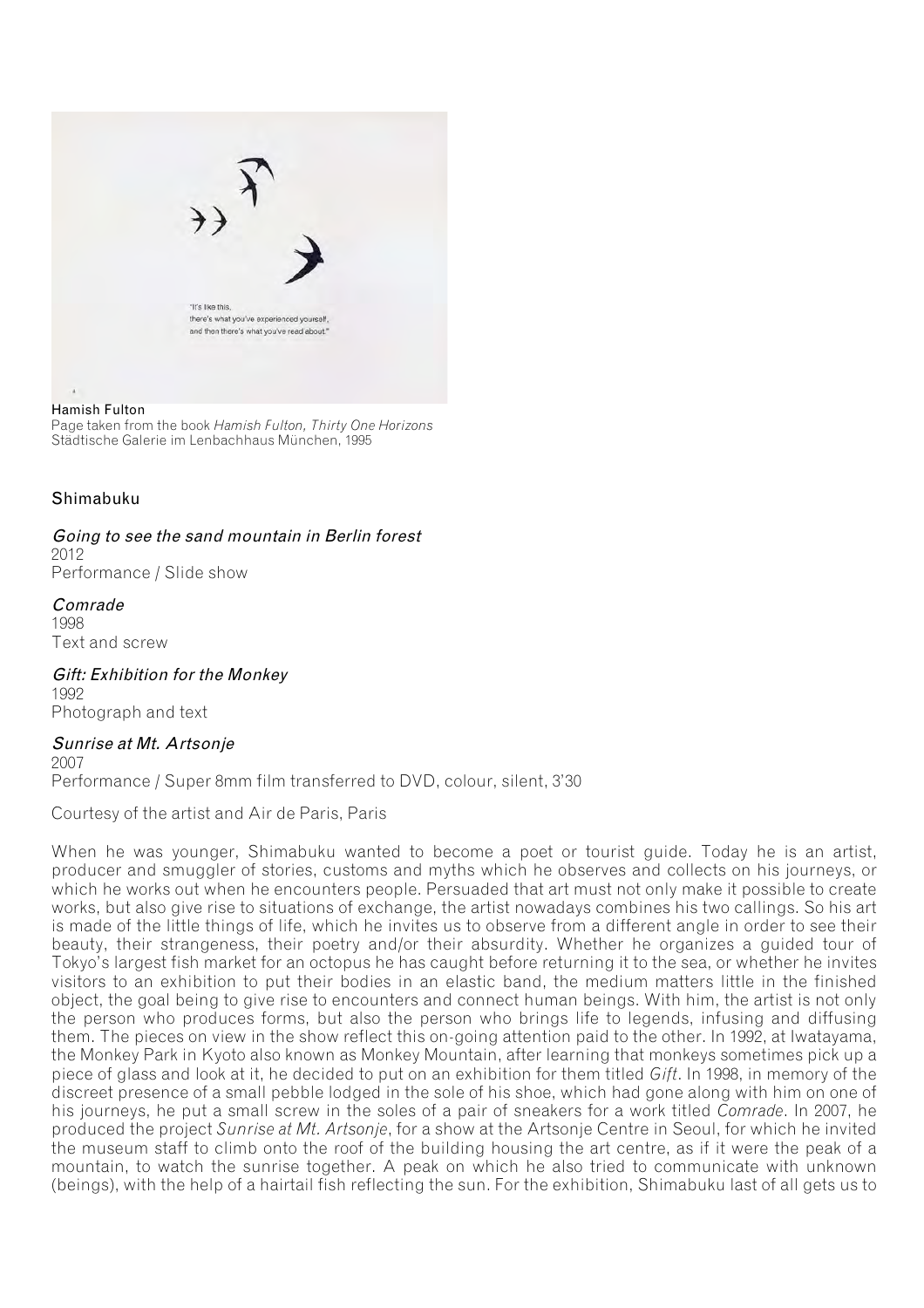discover another mountain, *his* Mount Fuji, hidden in a Berlin forest.

Born in 1969 in Kobe (Japan); lives and works in Berlin (Germany)



Shimabuku Gift: Exhibition for the Monkeys 1992 Iwatayama, Kyoto © Shimabuku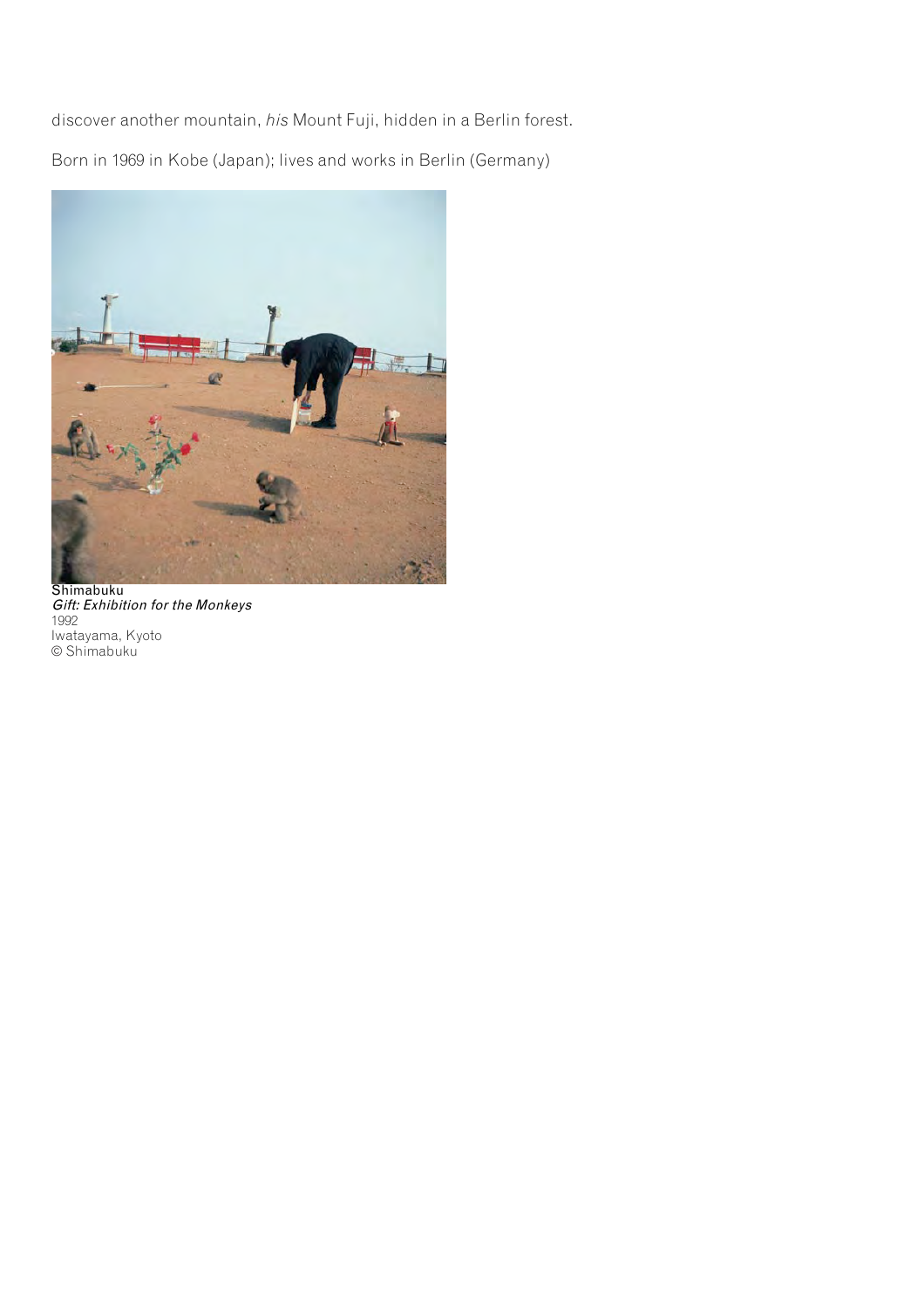## Small room

### James Lee Byars

### Exhibition of Works by James Lee Byars from the collection of Lindley W. Hubbell

Gallery 16, Kyoto, January 14, 1967, 11:00 a.m. – 7:00 p.m. Interpretation based on the original list of works regarded as a score.

Born in Detroit in 1932, James Lee Byars studied art, psychology and philosophy. After a journey to Kyoto in the late 1950s, he spent the next ten years between Japan and the United States. During those decisive years for his artistic development, he started to appropriate certain symbolic, sensory and abstract elements belonging to nô theatre and Shinto rituals—in particular folded white paper and un-carved stones—and incorporate them in the western scientific, artistic and philosophical tradition. The key to Byars's oeuvre is to be found in the articulation between the eternal and the ephemeral, looking for a total artwork, which is expressed especially in the artist's performances. For example the one titled *The Perfect Smile*, for which, clad in gold lame, Byars puts on, turn by turn, a black hat, black gloves, and black shoes, and wraps a black silk scarf around his head. The perfect smile consists in a tiny movement of the lips. For Byars, the notion of perfection does not actually lie so much in its fanciful material formalization as in the path that leads to it, and he would spend his life pursuing this quest for the "perfect", transforming each moment into a concentrate of the absolute. Ritual thus became a constant factor of his life and his oeuvre, which became inseparable.

On 14 January 1967, at the 16 Gallery in Kyoto, he put on a show for a day. The works presented, which have now vanished, belonged to his friend, patron and collector Lindley W. Hubbell. Today, all that remains of that show are a few not very good images, a hanging plan redrawn after the event, and the list of works, regarded here like a score.

For *Mount Fuji Does Not Exist*, the visitor is in fact invited to walk through a room that is empty save for a few numbers referring to the arrangement and placement of the works on view in Kyoto, whose description is provided by the list of works. The impossible experience of this exhibition is thus transmitted by its projection on missing works, and so only exists in the imagination of what it was. In 1978, when he was beginning to use lasting materials like stone, gold and marble, James Lee Byars incidentally declared: "I cancel all my works at death. Never show them again."

Born in 1932 in Detroit (USA), died in 1997 in Cairo (Egypt)

ing untitled action atop the roof of the Musée d'art moderne. Paris ars perform<br>oto: G. Bro



James Lee Byars

Page extracted from catalog « The Perfect Thought – An Exhibition of Works by James Lee Byars », 1990, University Art Museum, University of California, Berkeley James Elliott ed.

Courtesy Arion Press, San Francisco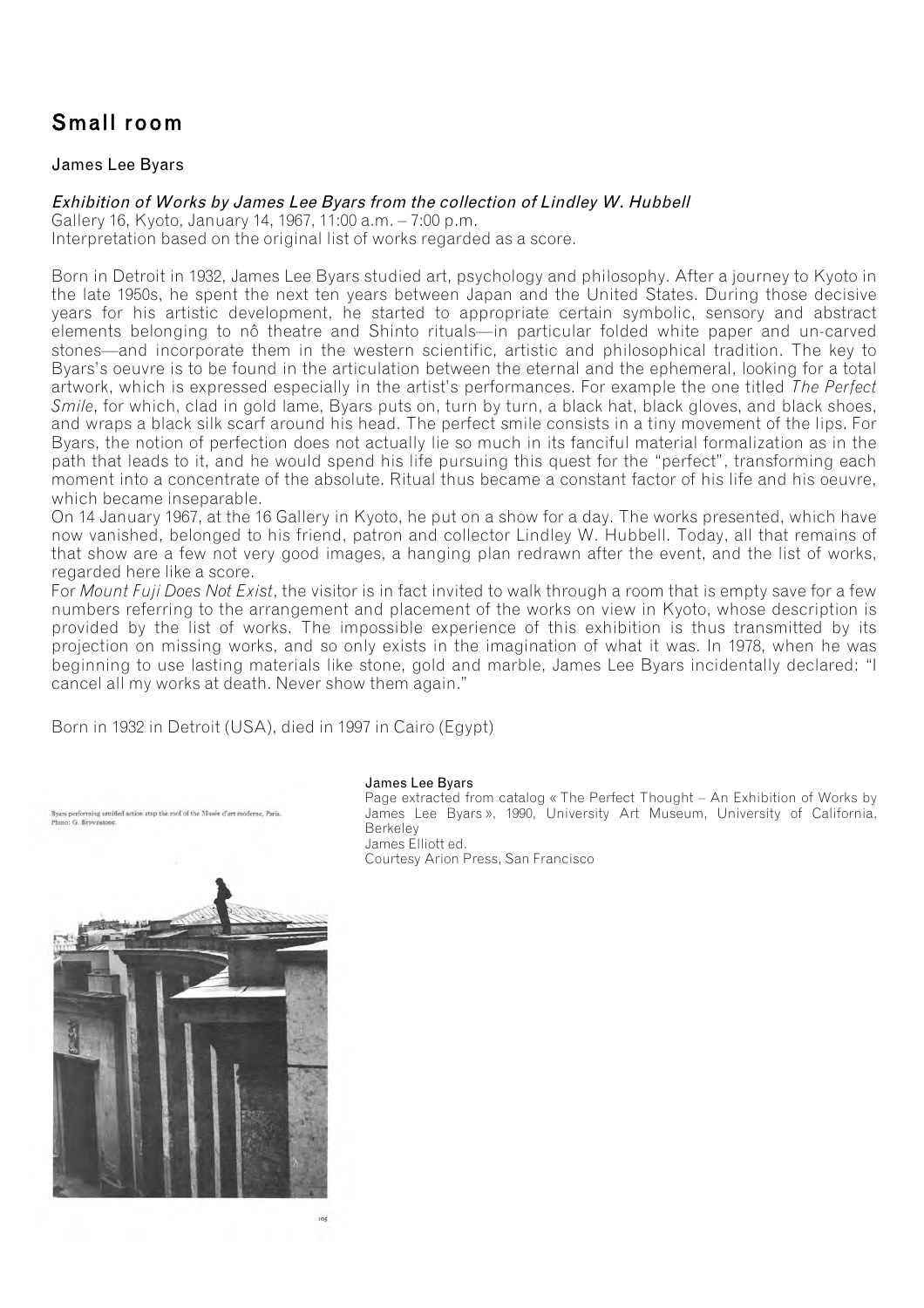## Room 2

### Lenka Clayton & Michael Crowe

### Lenka Clayton & Michael Crowe

Mysterious Letters 2009 – in progress Letters sent, small advertisement published in the newspaper Le Monde, dated 6 June 2012. The letters may be consulted on-line: http://mysteriousletters.tumblr.com

## Lenka Clayton Slow Magic Tricks

2002 – in progress

Lenka Clayton is an artist, and a documentary maker. Her work investigates the poetry of labour extended toward an epic, utopian, often impossible task. In recent projects, she searched for and photographed the 613 people mentioned in a German newspaper, hand-numbered 7,000 stones, filmed one person of each age from 1 - 100 and re-organized the 4,100 words of President Bush's Axis of Evil speech into alphabetical order. Michael Crowe is a writer and an artist. His writing, mostly short fiction, combines deadpan wit with absurd sentimentality. In recent stories he noticed your bank statement slowly appearing as the sunrise, combined all Chinatowns to make a second actual China and suggested that Jupiter rotates in the opposite direction every time you say *nah*.

After the presentation in the exhibition *The Feeling of Things* of their *Same Age Sculptures* asserting the primacy of the creative process, and of experience itself over result, thus wittily introducing a certain defiance towards the act of turning artworks into things sacred, the two artists were invited to produce another project undertaken in collaboration and titled *Mysterious Letters*. Embarked upon in 2009 in the village of Cushendall in Northern Ireland, the *Mysterious Letters* project consists in sending a different handwritten letter to all the planet's inhabitants. After Cushendall, Polish Hill in the United States, Saint-Gall in Switzerland, and Köln in Germany, more than 400 letters were sent to the inhabitants of two streets close to Le Plateau. Only a small advertisement in a daily paper dated the same day as the show's opening describes the dispatch of these letters, because, for the artist, the nub of the work is situated solely in the possible discussions which receipt of these letters causes among their recipients.

The work *Slow Magic Tricks* by Lenka Clayton is also being exhibited from 7 June to 1July in the window of L'Antenne.

Lenka Clayton was born in Great Britain in 1977, and lives and works in Pittsburgh (USA) Michael Crowe was born in Great Britain in 1977, and lives and works in London (Great Britain)



Lenka Clayton & Michael Crowe Mysterious Letters 2009 © Lenka Clayton & Michael Crowe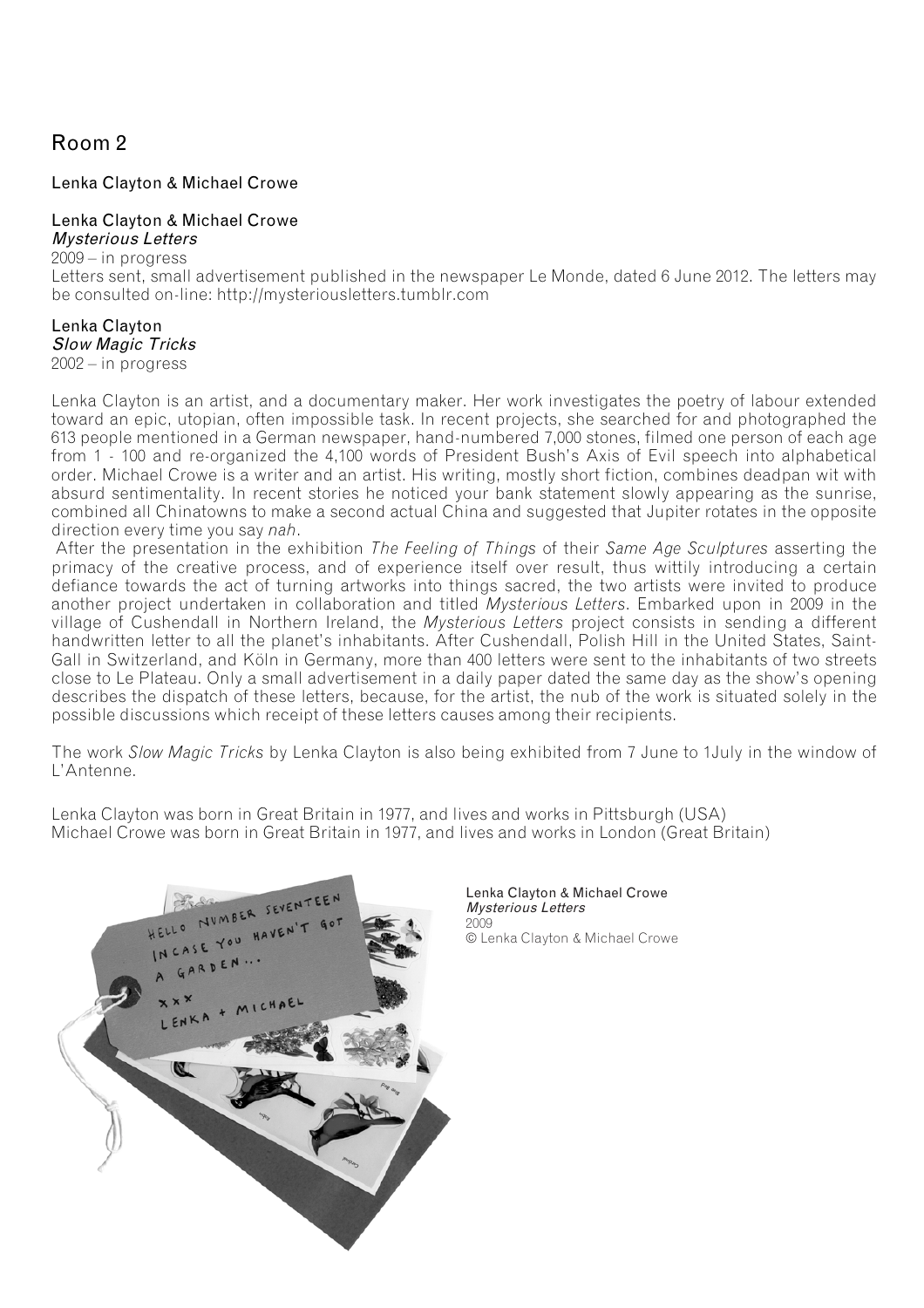## Yuki Kimura

### Untitled (Room)

2012 Inkjet print on adhesive paper

#### Eleven

2012 Two identical children's chairs Courtesy of the artist

Yuki Kimura uses existing images like objects, stressing their physicality, their surface and medium, and their material nature with regard to their content. Mixing photographs found in family albums and in flea markets, which she then manipulates and takes other photos of, with ready-made objects and sculptures, she produces installations combining different media in an analysis focusing on time and image.

The photograph of a household interior hung on the wall can thus be partly hidden by a green plant, or a photo of a snowy landscape presented on a table covered with stones. The photographic image as recording of a past event is thus always connected with the experience of its materiality in the present. For the artist, "What I mean is that the past evoked by a photo is a thought, while the photo itself is in the here and now. Photographs are physical matter, images on paper, but my aim is to create a place that counterbalances those images and their physical medium."

In the exhibition, Yuki Kimura proposes a found image representing an interior enlarged on a scale of 1:1, presented in the form of adhesive paper that has seemingly slipped from the wall, thus underscoring the illusion of reality of the photographic representation through the artificiality of its surface. The work *Eleven*  is a readymade consisting of two identical children's chairs. For the artist, these two chairs refer to the image of a time, which no longer exists, that of childhood, but also to the motif of the double, a classic theme of literature and photography. Between these two works, between objects and images, a continuity appears. What is involved, moreover, is no longer so much objects or images, but places and spaces.

Born in 1971 in Kyoto (Japan); lives and works in Berlin (Germany).

### Benoît Maire

i.e.1

2012 HD video, colour, sound, 15'40 Produced with the help of the Fondation nationale des arts graphiques et plastiques Courtesy of the artist and Cortex Athletico, Bordeaux

In claiming theory as his main medium and aesthetics as his field of action, Benoît Maire questions the possibility of visually formalizing theoretical propositions and, thereby, imbuing theory with affect. In particular, his works chart his preoccupations with present, time, narrative, performativity and the end of history, by way of performances, discussions, objects, paintings, drawings and videos. His work requires spending time to inhabit—in the physical and mental sense of the term—the disjointed aesthetic system, which he develops. But rather than trying to understand his philosophical references, Benoît Maire's praxis bestirs in the viewer a personal response to the poetics of space, be it the page of a book, the time taken to read a book or see a film, an exhibition, or a presentation of ordinary objects. His work is based in the end on an affective process of creation, chaotically fuelled by knowledge and cultural references.

The video *i.e.1* being screened in the exhibition shows the artist in a park handling small sculptures made in his studio. As assemblages of different kinds of objects (shell, Plexiglas, camera lens, etc.), these sculptures conjure up so many measuring instruments whose purpose eludes us. For the artist, "An artistic object does not have a function: the end for which it is conceived is precisely without an end. It is therefore the document of a pursuit, which although directed cannot be finalised. It is not an object, only a document bound to an impossible object." In this film, which, in its form, is akin to a working document, he thus tests his own works in an attempt to confront them with reality.

Born in 1978 in Pessac, lives and works in Paris.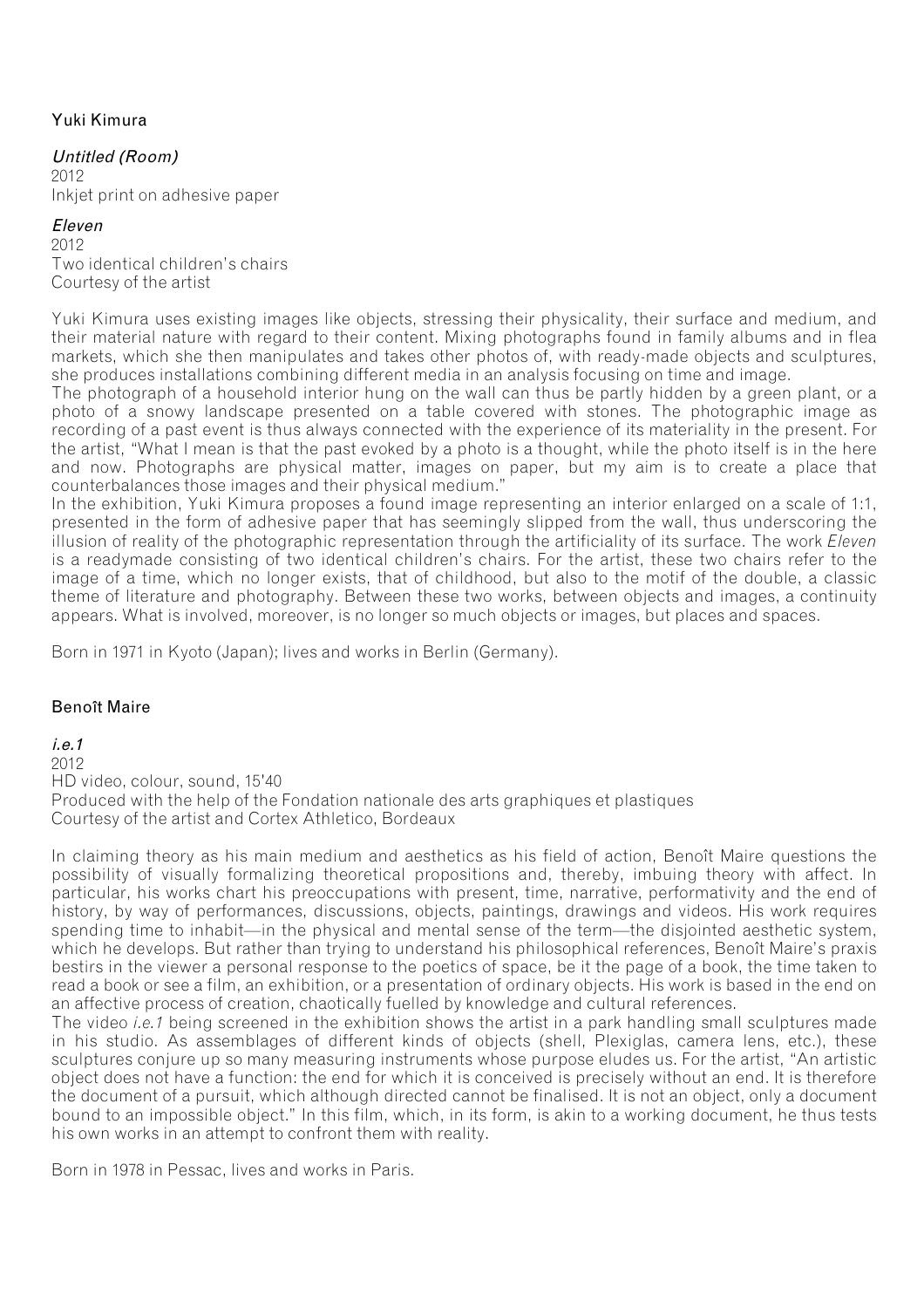

Benoît Maire i.e.1 2012 © Benoît Maire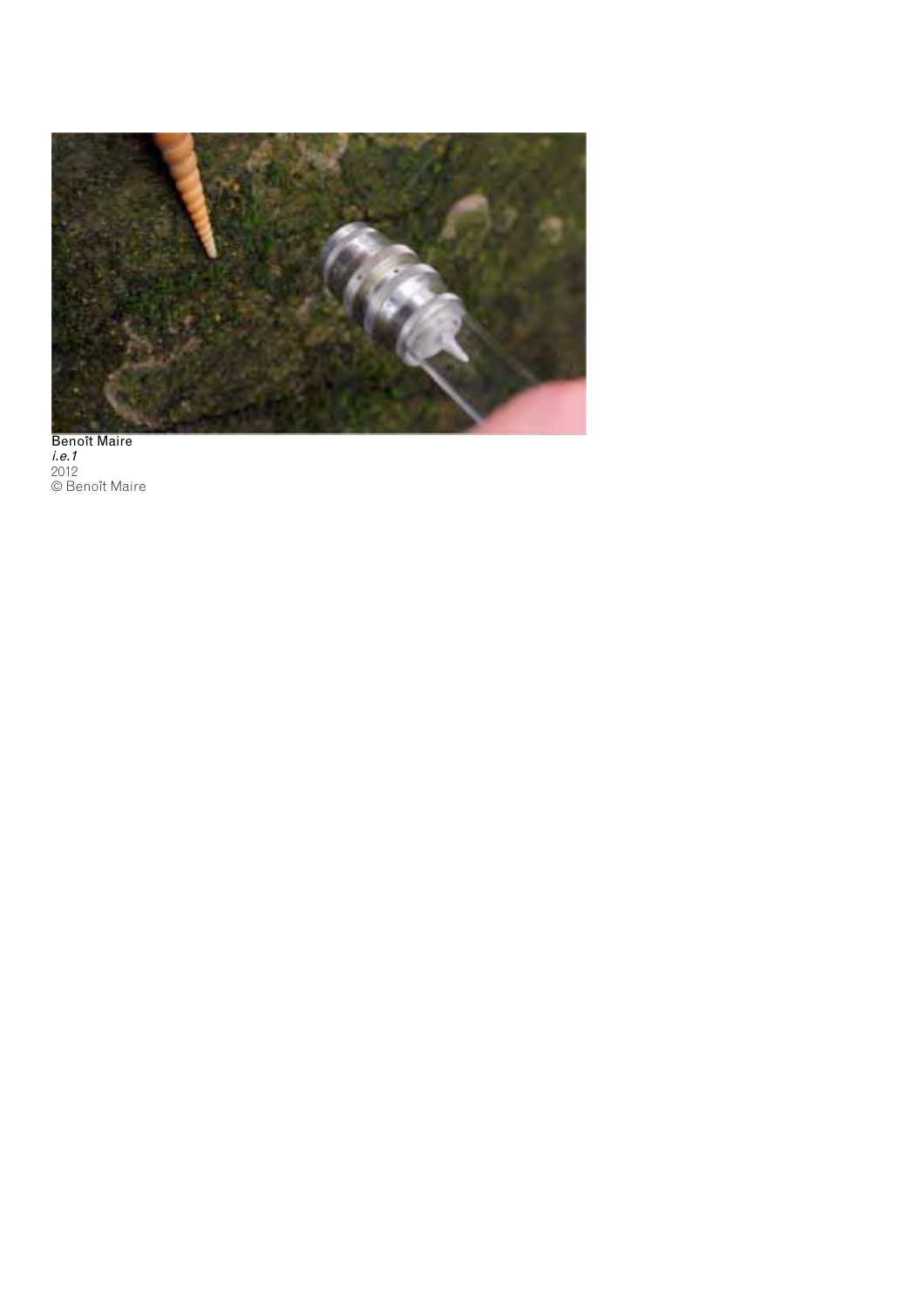## Room 3

### Chloé Quenum

 $_{\mathbf{a}^{\dagger}c}$ 2012 Lead, dimensions variable

Chloé Quenum sees the exhibition space like a place of production in which she presents and stages objects and forms taken from a repertory, which she often uses in a recurrent way. Each spatial venture is contextual and each object takes on its autonomy in this context. Reflection about the exhibition space and the history of the forms proposed by the artist actually invite us to pay special heed to what is all about us. In the wake of her participation in the exhibition The *Feeling of Things*, where she presented parts of a metal mobile framed but not fixed in front of a mirror, she re-enacts these elements in a new installation.

The enlarged and multiplied forms of these elements have been cast in lead and make a drawing on the floor. The title of the piece, *etc.*, suggests this project's continuity and the different forms it may take. It also refers to the translation of the Latin expression based on which the abbreviation is formed, *et cetera desunt*, literally meaning: "and the other things are missing", as well as to its mistaken pronunciation, widespread in France, and akin to another expression, *ecce terra*, meaning "here is the earth".

Born in 1983 in Paris, where she lives and works (France)

### Mark Geffriaud

Window 2012 Stereoscopic photograph Courtesy of the artist and gb agency, Paris.

### Chitti Kasemkitvatana

### One thing after another

2012 Series of interventions The project can be followed on-line: http://table-a-tapisser.tumblr.com

Chitti Kasemkitvatana is an artist, freelance exhibition curator, teacher, host of a radio show about art, and co-editor, with the artist Rirkrit Tiravanija, of the magazine *Ver*. He was much in evidence in the Bangkok art scene between 1995 and 2001, when he became a Buddhist monk and spent seven years in the forests of northern Thailand, before recently resuming his artistic work, using a conceptual and minimal approach to explore the porousness of the boundaries between art and spiritual life.

Invited to take up a residency in Paris for two months, Chitta Kasemkitvatana has chosen to partly orient his research around Yves Klein's work and archives, in particular based on the *Theatre of the Void* and the *Zones of immaterial pictorial sensibility*. He is also working around notions linked to time and space in art and culture, and more precisely on the idea of void and immaterial "spiritual space" in relation to Buddhist culture.

During the time of the show, Chitti Kasemkitvatana proposes *One Thing After Another*, a series of works made on the basis of his different research projects both inside and outside the space of Le Plateau (in the Buttes-Chaumont, on the banks of the Seine, in the catacombs, and so on).

Born in 1969 in Bangkok, where he lives and works (Thailand)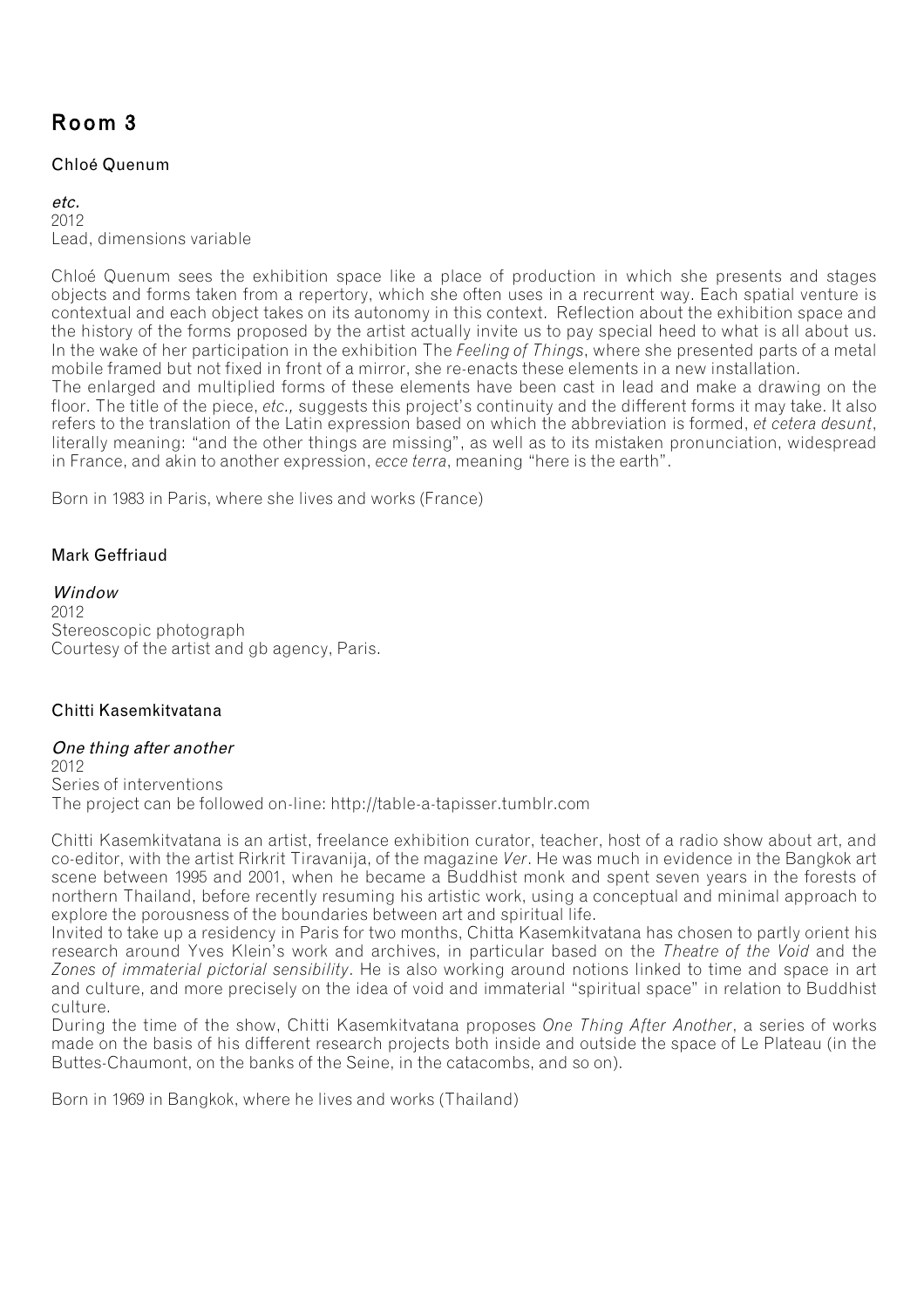## Rooms 4 and 5

### Julien Gasc and Bruno Persat

Le début de la Grèce (D'Héraclite à la famille Barberis)

2012

Work in progress face-to-face giving rise to chance and to the writing of a musical score with piano

As a musician, composer, producer, artist, and founder member of the group Aquaserge, Julien Gasc navigates between different artistic fields, fuelled by many encounters and collaborations with porous boundaries. He thus tends towards a cross-cultural mix of influences and disciplines in all directions and in diverse media. Assemblage, installation, models, photography, video, performance, event and sound systems are also so many art practices, which enable Bruno Persat to emphasize the creative process. The artist is interested in the transmission of knowledge, memory and ways for sharing experiences. His works—which may take as their point of departure the drift of icebergs, the utopian and communityoriented architectural projects of the 1960s, and/or video games and theories of cognitive psychology—stem from an aesthetics of the project. Their display is seen like a collective expedition where obstacles and discoveries encountered during the itinerary have more significance than the destination.

Julien Gasc and Bruno Persat are long time friends whose paths have overlapped since the 2000s, first in Montpellier where they studied art and music, and then started to work on improvised stage projects, then here, there and everywhere, each one developing his own praxis, one becoming a composer, the other a visual artist. *Le début de la Grèce (D'Héraclite à la famille Barberis) /*The Beginning of Greece (from Heraclitus to the Barberis Family) is a new shared project devised for the exhibition, overlapping installation and experiment, and passing through different hypotheses between the writing of a colourful score, the start of an island journey, and the poetic organization of their respective experiences. Starting out from an arrangement consisting in embedding a piano, and thus turning it into an architectural feature, the place of an encounter, and the wall into its area of mediation and memory, the project is developed in the time of the exhibition, leading to the composition of its original sound track.

Julien Gasc was born in 1980 in Castres; he lives and works in Vallesvilles (France) Bruno Persat was born in 1975 in Cagnes sur Mer; he lives and works in Paris (France)



Bruno Persat and Julien Gasc Le début de la Grèce (D'Héraclite à la famille Barberis) 2012 Preparatory document © Bruno Persat and Julien Gasc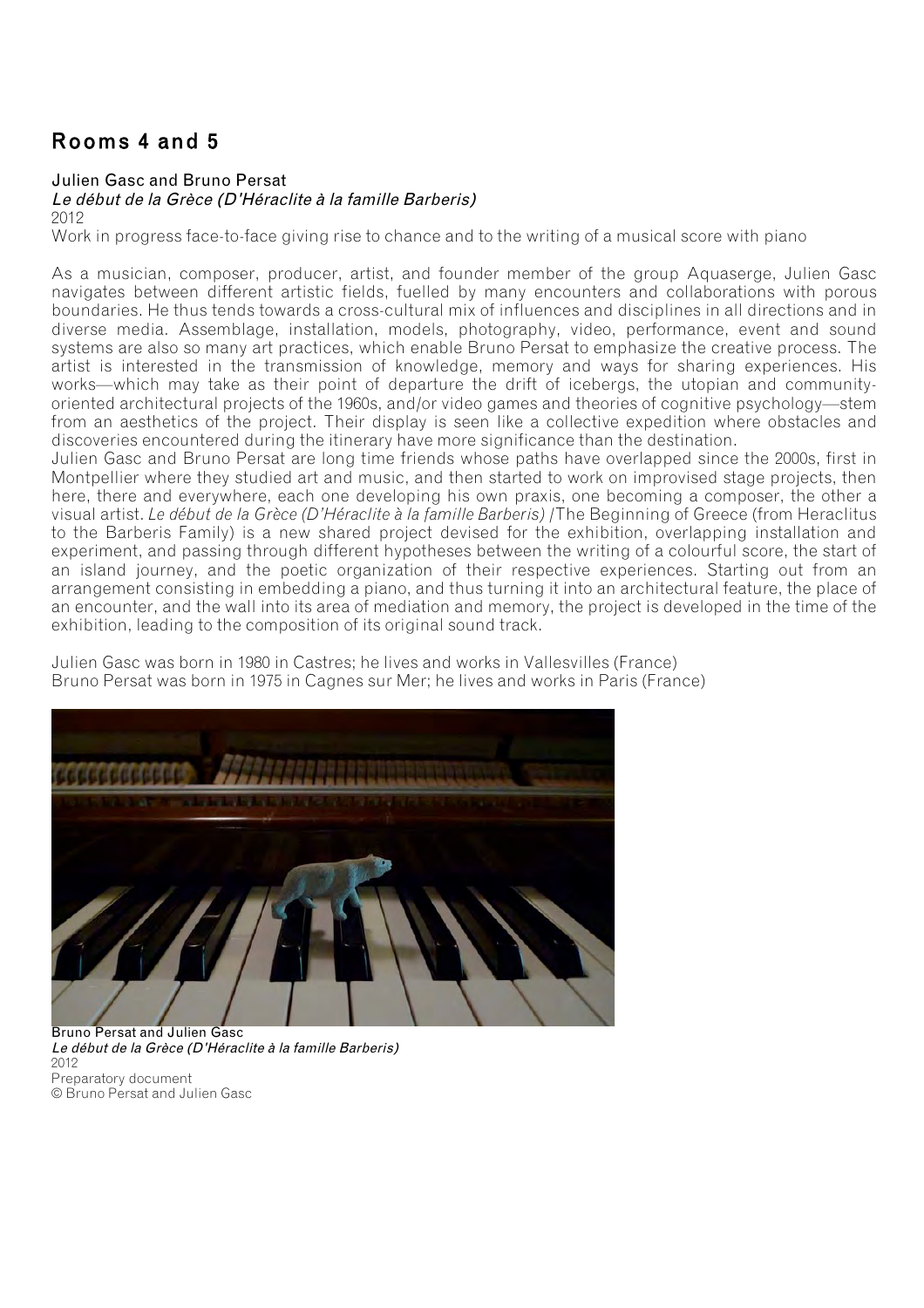### The Play

Documentation of their actions 1967 – 2012 Courtesy The Play

## Current of Contemporary Art

1969 - 2012 Styrofoam raft Performance and documentation Courtesy The Play

#### Keiichi Ikemizu, Tetsuo Miki, Yoshinobu Suzuki, Seiji Nii, Shinichi Kobayashi, Toyoko Ikemizu, Ako Miki, Moemi Nii

Situating "without particular reason" most of their actions in nature, admitting simply that they "like the infinite time and space of the open air", The Play is a group with variable geometry made up of people with different personalities and skills, formed in 1967 in the Kansai region of Japan, and still active today. Over and above the criticism of the social and artistic institutions typical of the Japanese context of the 1960s, the group has since never ceased inventing its own forms of collective actions and their transmission, creating with several hands the possibility that an event can happen without one being worried about its outcome. In implicitly rejecting the idea of artwork as end purpose, the group has thus always stressed its own dynamic, based on exchange and doing things together, in the physical and spiritual dimension alike, through the construction of ephemeral situations. Without making distinctions between art and life, The Play resides in that interstice in the established systems of art, from its production to its consumption, and emphasizes, through its commitment, an attitude and a spirit where games, sincerity and wit are still essential today. Its persistence over time, which can be partly explained by the collective model of the way it functions and the extraordinary involvement of its members in each one of its projects, thus makes this a group apart in the history of (Japanese) art, neither totally integrated, nor completely on the side-lines.

An important selection of documentation (photos, videos, drawings, writings, plans...) is on view in the exhibition, retracing most of the group's actions from the late 1960s up to the present day. The group members have also been invited to continue the performance *Current of Contemporary Art*, initiated in Kyoto in 1969, and carried on last year in Osaka. This collective action consists in building a raft made of styrofoam blocks forming an arrow, so that it is possible to navigate a river by being adrift in it. Programmed for the 1971 Paris Biennale, this action never took place in the end of the day. More than forty years later, The Play proposes rebuilding this arrow-raft so as to navigate the Seine, once again underscoring a relation to art, as an aimless exploration that is part and parcel of the daily round.

Group founded in the Kansai region of Japan, active since 1967.

The Play Current of Contemporary Art 1969 ©The Play



On 20 July 1969, in the morning, we went down the Ujiriver from Tonoshima, Kyoto on a white arrow-shaped raft (3.5m x 8m) made of styrofoam. We arrived at the east of Nakanoshima in Dojima-river, Osaka in the evening.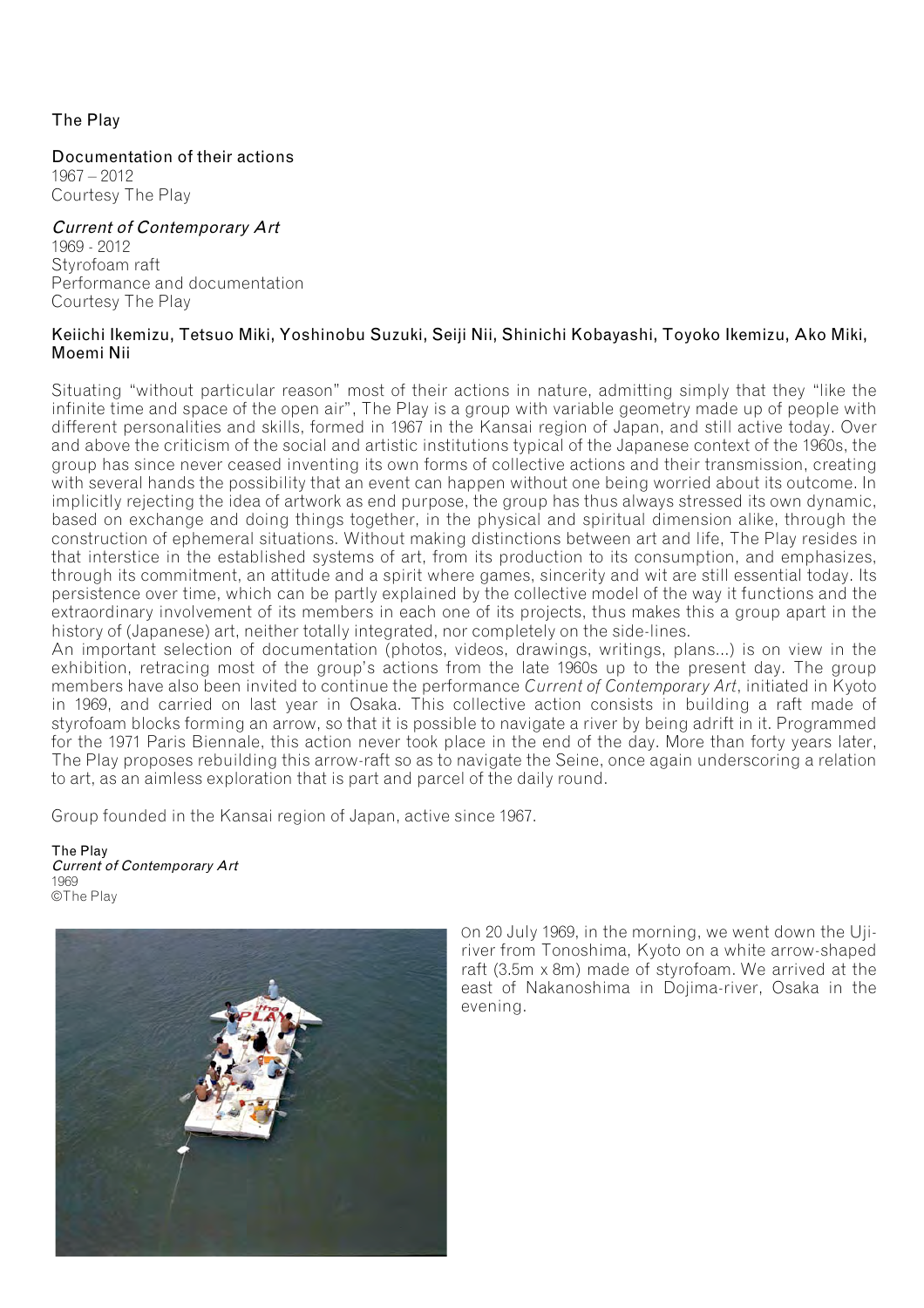

We moved a window (3.5m x 4 m) from the east wall of the museum to the center of the room. We called it MADO (window). Then the room began to breathe in fresh air and MADO was in an air stream.

The Play Mado 2-30 March 1980 Museum of Modern Art, Kobe ©The Play

«Mr. Technology walks on the moon. What will Mr. Play et al. do ? Mr. Student Radical causes a bloodshed again. What will Mr. Play et al. do ? Mr. Painting fills a white space. What will Mr. Play et al. do ?

. . .

Mr. Expo stumbles. What will Mr. Play et al. do ?

Mr. Zero does a body ritual. What will Mr. Play et al. do ?

. . . Mr. Image cans the sky. What will Mr. Play et al. do ?

Mr. Play et al. prove the being. What will Mr. Play et al. do ?

Mr. Play et al. make a voyage. What will Mr. Play et al. do ?»

Hajime Okamoto, "Cross Meeting", 1969, republished in *Play* [black cover], Osaka, published by Keiishi Ikemizu, 1981.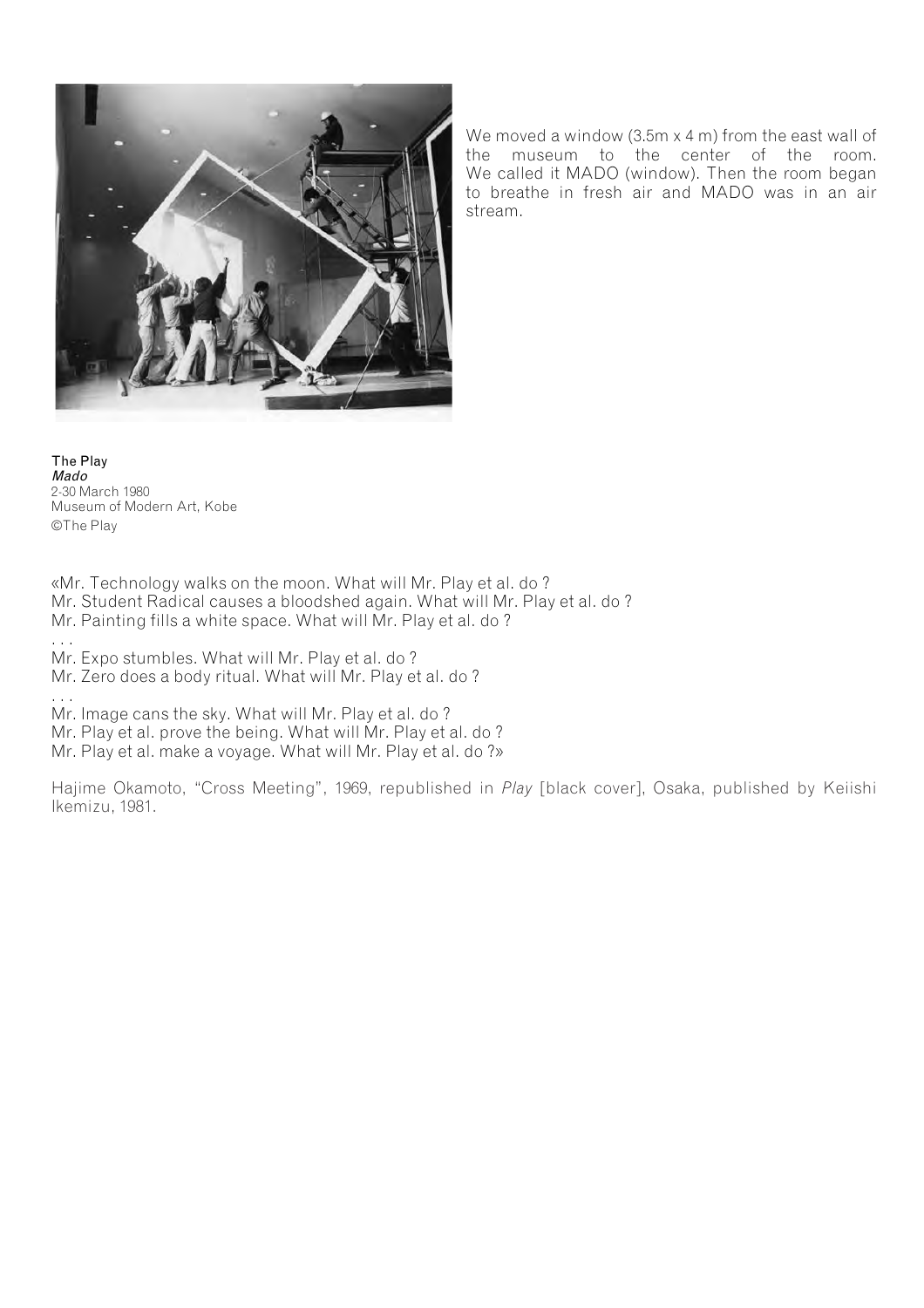## Séquence

### > Visit with Elodie Royer and Yoann Gourmel, exhibition curators

Sunday 24 June – 6 pm

### > Lecture : Chitti Kasemkitvatana

Thursday 21 June– 7.30 pm

Chitti Kasemkitvatana, who was very active in the Bangkok art scene from 1995 to 2001, became a Buddhist monk for seven years in the forests of northern Thailand, before recently resuming his artistic activities once more. In exploring, in particular, the porous nature of the boundaries between art and spiritual life, he will present the research carried out during his residency in Paris.

#### > Performance : Christophe Fiat Le Cri de Godzilla

Thursday  $5$  July  $-7.30$  pm

Christophe Fiat will tell us the film saga of the Japanese monster awoken from his sleep, in 1954, by American nuclear tests in the Pacific. For the occasion, the performer will become a sonic poet. He will alternate prerecorded voices and hypnotic electric guitar riffs in order to remind us of the memory of the thing, which may cause us to perish or save us from atomic destruction.

Latest book published: *Retour d'Iwaki* (Gallimard, 2011).

Latest play: *L'Indestructible Madame Richard Wagner* (created at the Théâtre de Gennevilliers in 2011 and revived at the 65th Festival d'Avignon)

The Sequence program is admission free, except the performance : 5 euros. Reservations obligatory at: reservation@fracidf-leplateau.com

## L'Antenne

### Windows

#### Lenka Clayton Slow Magic Tricks

7 June– 1st July

The installation *Slow Magic Tricks* plays with the open space of the vitrine by proposing several magic tricks in three stages. Over the days, through a subtle interplay of dissimulation and revelation, alert passers-by observe a succession of magic phenomena such as the appearance of succulent cakes and the sudden cleaning of shoes.

### Virginie Barré

10 juillet – 8 août

Wavering from the familiar to the mysterious, from colour to black and white, from image-movement to freeze frame, Virginie Barré's artistic praxis is declined in strange installations of accessorized models and drawings and comic strips. Haunted by film memories, her works appear like so many enigmas for the viewer.

## Informations

### Le Plateau Exhibition space

Place Hannah Arendt Intersection of rue des Alouettes et and rue Carducci F-75019 Paris  $T : + 33(1)76211341$ info@fracidf-leplateau.com www.fracidf-leplateau.com Free admission